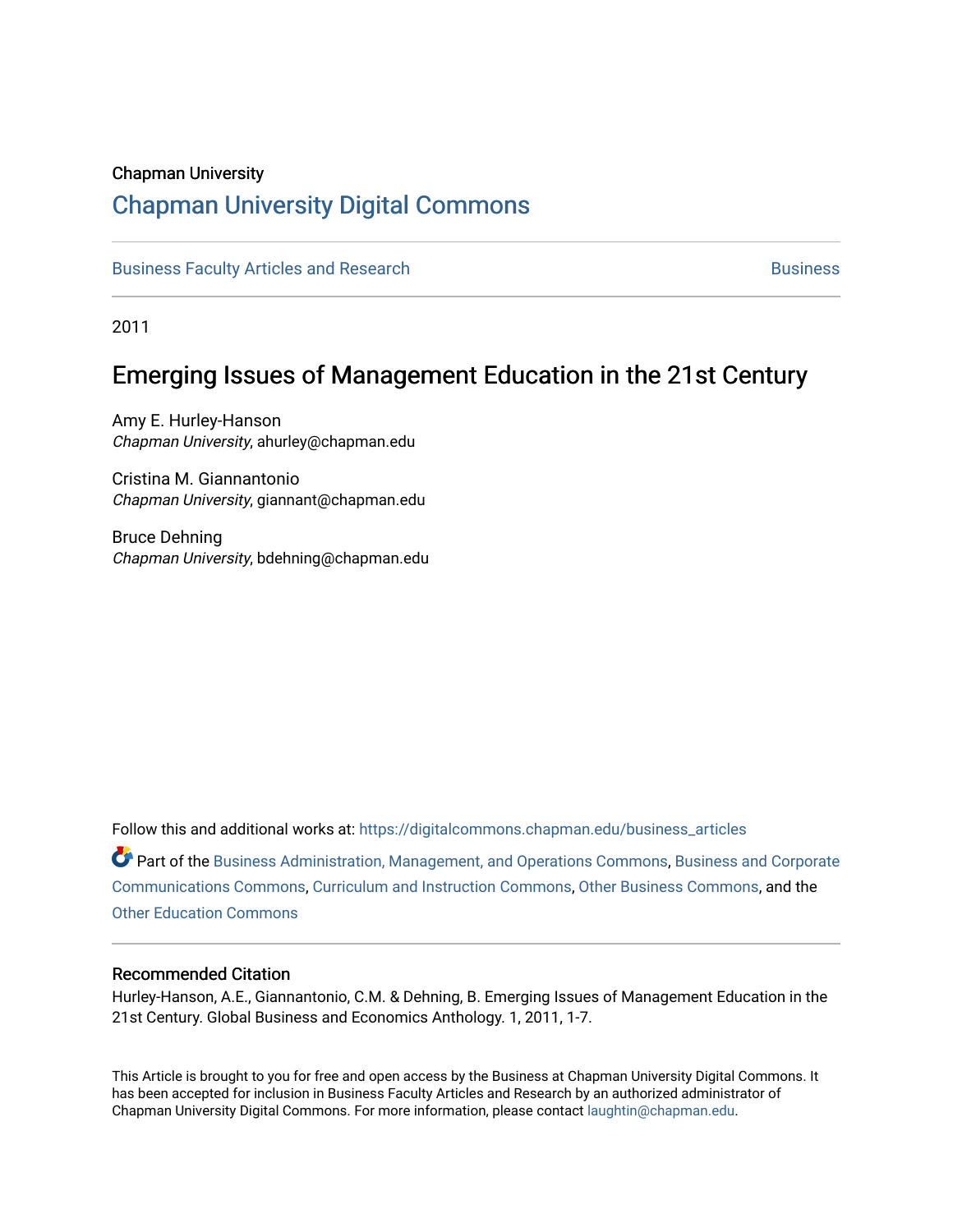# Emerging Issues of Management Education in the 21st Century

### **Comments**

This article was originally published in [Global Business and Economics Anthology](http://besiweb.alphaip.com/wp-content/uploads/2014/12/Anthology.pdf), volume 1, in 2011.

## Copyright

Business and Economics Society International (BESI)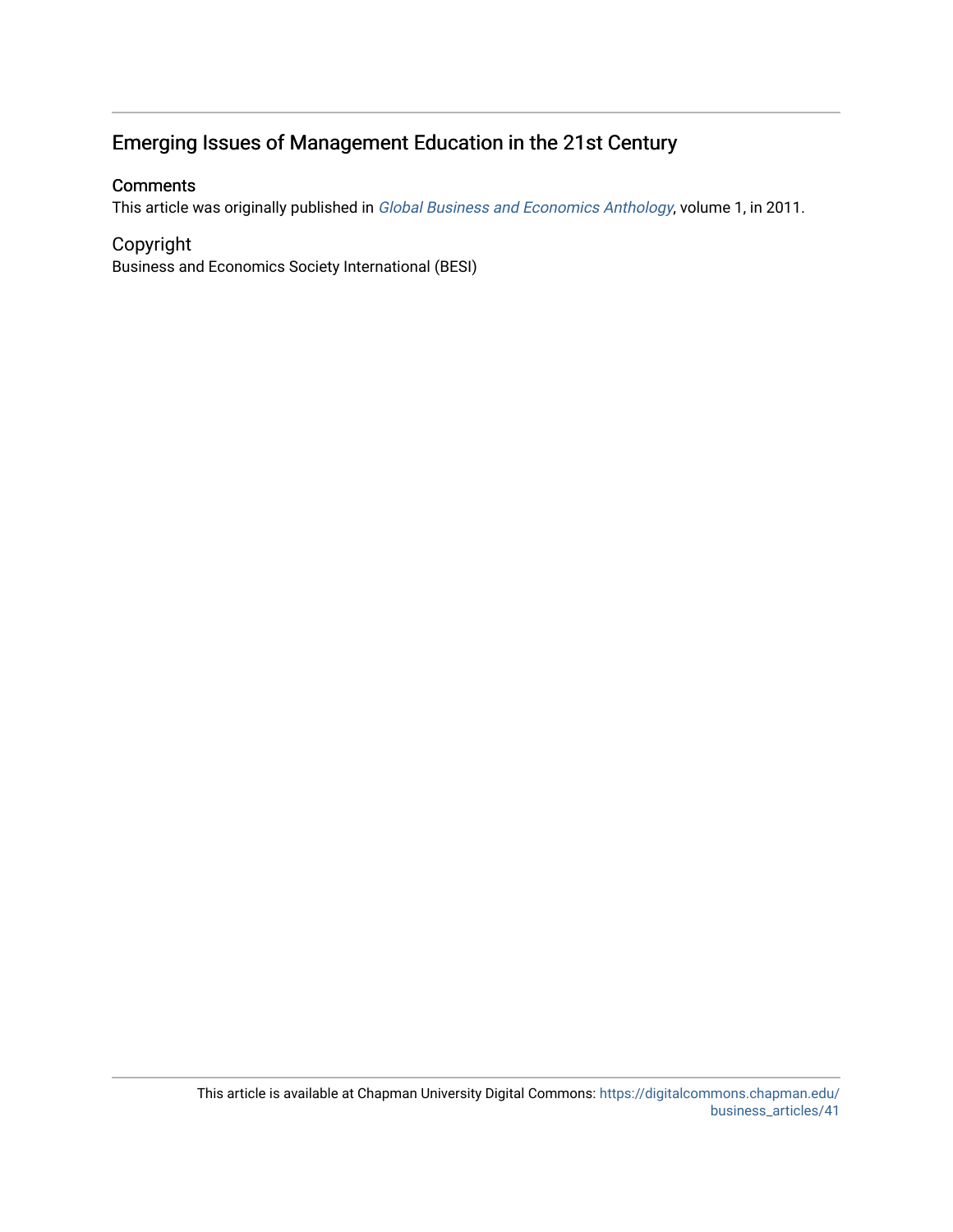#### EMERGING ISSUES OF MANAGEMENT EDUCATION IN THE 21ST CENTURY

#### Amy E. Hurley-Hanson, Cristina M. Giannantonio & Bruce Dehning Chapman University, USA

I

I I I

~ **I INSTALACIÓN** 11 I  $\frac{4}{3}$ i<br>inter ~~ iksimaan<br>... ~ *\_gt* •

 g¥- <sup>~</sup> --1 -~ ~1 j<br>Jereo George :1 *. w.*  £ ~ '~ -ff -I *zy*  ti %i \_I l'f t *1"±*  ! -~ *JJ* -;s *ii*  -, animist

'1

% ~ *ii*  ] 31 :\_j :-1 ~1 -; in the company of the company of the company of the company of the company of the company of the company of the company of the company of the company of the company of the company of the company of the company of the compa ~ j /Ii in Maria Links<br>1980 - Paris Bandaría (b. 1980)<br>1980 - Paris Bandaría (b. 1980) ~ l l "' i ~ ·~ i ;! ,f J i

#### ABSTRACT

There is a need for the development of international course material studying corporations outside of the United States. The development of these materials is going to require new forms of cooperation between universities and corporations. Little research exists which examines whether practitioners read, understand, or use the material contained in academic journals. This paper examines the relationship between universities and corporations by reporting the results of a study which surveyed executives about their relationship with academic research. The paper then discusses methodologies for improving collaboration between the two constituencies and offers suggestions for the development of international course materials.

#### EMERGING ISSUES OF MANAGEMENT EDUCATION IN THE 21ST CENTURY

There is an increasing need for international course material for faculty teaching in business schools that offer their programs in multiple countries. There are over 12,600 business schools worldwide. Five hundred ninety-six of them are AACSB accredited. These 596 schools are located in 37 different countries. The largest number, 476, are located in the United States. An increasing number of American business schools offer the MBA and other graduate programs in other countries (O'Neill, 2010; Dew, 2010). While other models exist, in the United States, the predominant model involves American faculty going overseas to teach business classes in English .

As more universities include global studies in their curricula, study abroad or international exchange programs are often utilized to provide students first-hand foreign business and cultural knowledge (Brookshire & Stoll, 2009). Even the United States House and Senate have recognized the need for students to study in foreign countries. Senator Paul Simon founded the Senator Paul Simon Study Abroad Foundation. The goal of this foundation is to help one million undergraduates study abroad over the next ten years. In the House of Representatives, the Foreign Relations Authorization Act for Fiscal Years 2010 and 2011 to support Paul Simon's foundation was introduced in 2009 (Association of Public and Land-Grant Universities, 2009). The increase in these types of programs and the growth of universities offering MBA programs in other countries has led to a need for business course materials that detail the organizations and companies of the host countries where the programs are taught. Students enrolled in these programs are asking their American university professors for course material and cases that relate to their specific countries, geographical regions, and emerging economies. Studies have shown that a large percentage of academics are not equipped to integrate an international component into their curricula (Bond, Qian & Huang 2003; Fischer 2007; Lieberman 2005).

Despite the presence of "global" business textbooks, there is surprisingly little country specific material for university professors teaching outside their home country. A recent example of this challenge was experienced by one of the authors when she participated in her University's joint degree program in Prague. She was unable to find a European focused Organizational Behavior textbook to use in class, much less a textbook with Eastern European company examples. The students perceived their economy as being very different from American and Western European countries and both the students and the dean of the university requested company examples that focused on Prague and that city's emerging economy.

Developing global course material is going to require new forms of cooperation between universities and corporations. It will be the responsibility of universities to create opportunities for faculty to develop these resources and provide them with rewards for developing the resources. Universities will need to be innovative in order to entice faculty to develop course material suitable across cultures when teaching in global business programs. Currently, many business school faculty are not rewarded for preparing teaching materials such as cases or textbooks. In actuality, the majority of faculty are encouraged to solely focus on publishing research in top level academic journals. Universities will also need to understand that these types of global course materials are going to require faculty collaborating with faculty in other countries, but also with practitioners from other cultures.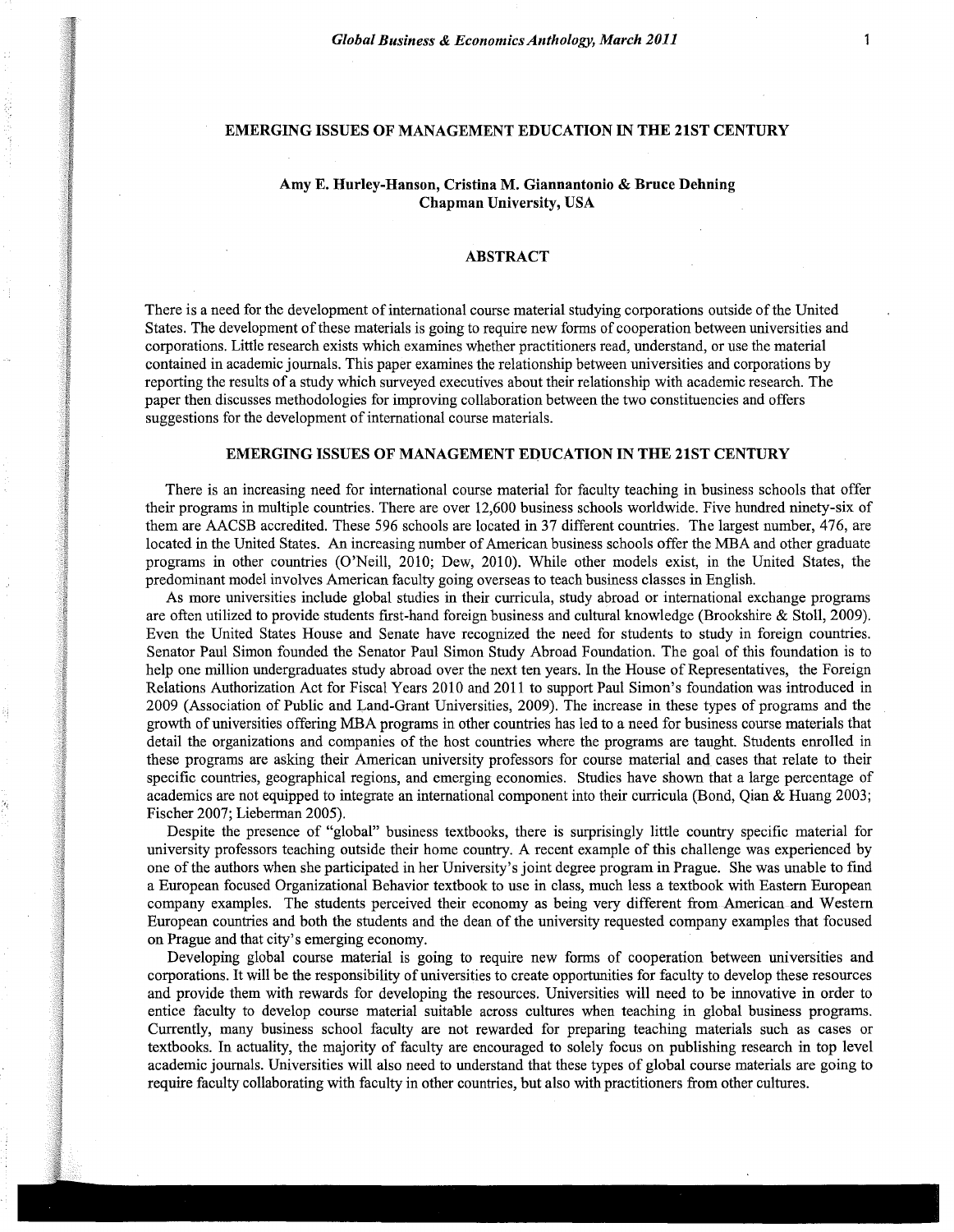Even before the rise in international business programs, one of the most frequently cited refrains in both the academic and practitioner literatures was the call for greater collaboration between the world of business and the halls of academia (Miles, 1996). The purpose of this paper is to examine the relationship between universities and corporations, to discuss several methodologies for improving collaboration between the two constituencies and to offer suggestions for the development of course materials that reflect the host country's cultures and norms.

#### EXAMINING THE RELATIONSHIP BETWEEN UNIVERSITIES AND CORPORATIONS

Criticisms from the business community suggest that organizations are not completely satisfied with the research universities generate (Elliott, Goodwin, & Goodwin, 1994; Goldberg, 1996). Managers have long complained that academic research is pretentious, inaccessible, and irrelevant (Aldag, 1997; Goldberg, 1996). It has been difficult to determine the research questions that are of interest to senior level managers and which would allow them to perform their jobs more effectively (Aldag, 1997; Beyer, 1997). This might be due to a lack of understanding on both the part of practitioners and academics. Practitioners may not recognize the contributions that researchers can make to corporations, and academics may not understand the complexities of practitioners' jobs and the organizational situations they face. As little research exists which examines whether practitioners read, understand, or use the material contained in academic journals, the study in this paper was conducted to fill this gap.

Using the Society for Human Resource Management's mailing list, human resource management executives were surveyed about their relationship with academic research. A six page questionnaire was mailed to 7,661 human resource management executives throughout the United States. Over one thousand were returned for a response rate of 11.5%. Executives were asked specific and open ended questions about several areas of HR practice and education. One area of the survey addressed whether practitioners read academic journals, if they found academic research relevant to their work, and whether they utilized this research in their work.

Results revealed that 22% never use academic research in conducting Human Resource Management activities, while 69% sometimes use it, and 9% frequently use it. Seventeen percent said they found academic research not at all relevant, 73% found academic research somewhat relevant, and 10% said it was very relevant to performing their jobs.

The second portion of the survey asked the respondents about specific journals such as those of the Academy of Management, Organizational Dynamics, and Harvard Business Review and whether they read and/or subscribed to these journals. Harvard Business Review and Workforce received the highest ratings for reading frequency and the Academy of Management journals received the lowest ratings. It should be noted no journal received over a 2 point rating on a scale from one to four with one being never read and four being always read. Twenty percent of the respondents subscribed to Workforce, 13% subscribed to Harvard Business Review, and 12.7% subscribed to Training & Development. The journals of the Academy of Management had subscription rates ranging from .7 to 1.3%. Of course, since the sample was drawn from the SHRM mailing list respondents received HR Magazine as part of their membership benefits.

The third section of the survey queried respondents on the professional associations they belong to and the professional conferences they attend. Respondents indicated they were members of the Society of Human Resource Management (SHRM), the American Society of Training and Development (ASTD), and the American Management Association (AMA). None of the respondents mentioned being a member of the Academy of Management. Respondents reported that they do attend the professional conferences sponsored by these organizations (SHRM, ASTD, & AMA). No respondents listed the annual meetings of the Academy of Management as a conference they annually attend.

These results reveal that practitioners are not reading academic research, nor do they believe that academic research has relevance to their jobs. These findings need to be updated given the global nature of business, the presence of cross cultural teaching programs, and students' demands for immediate applicability and global real world relevance. The growth of these programs offers academics and practitioners several methodologies for improving collaboration between academics and practitioners. It also offers faculty the opportunity to expand their curriculum to encompass international course material that is targeted to specific countries, regions, and emerging economies.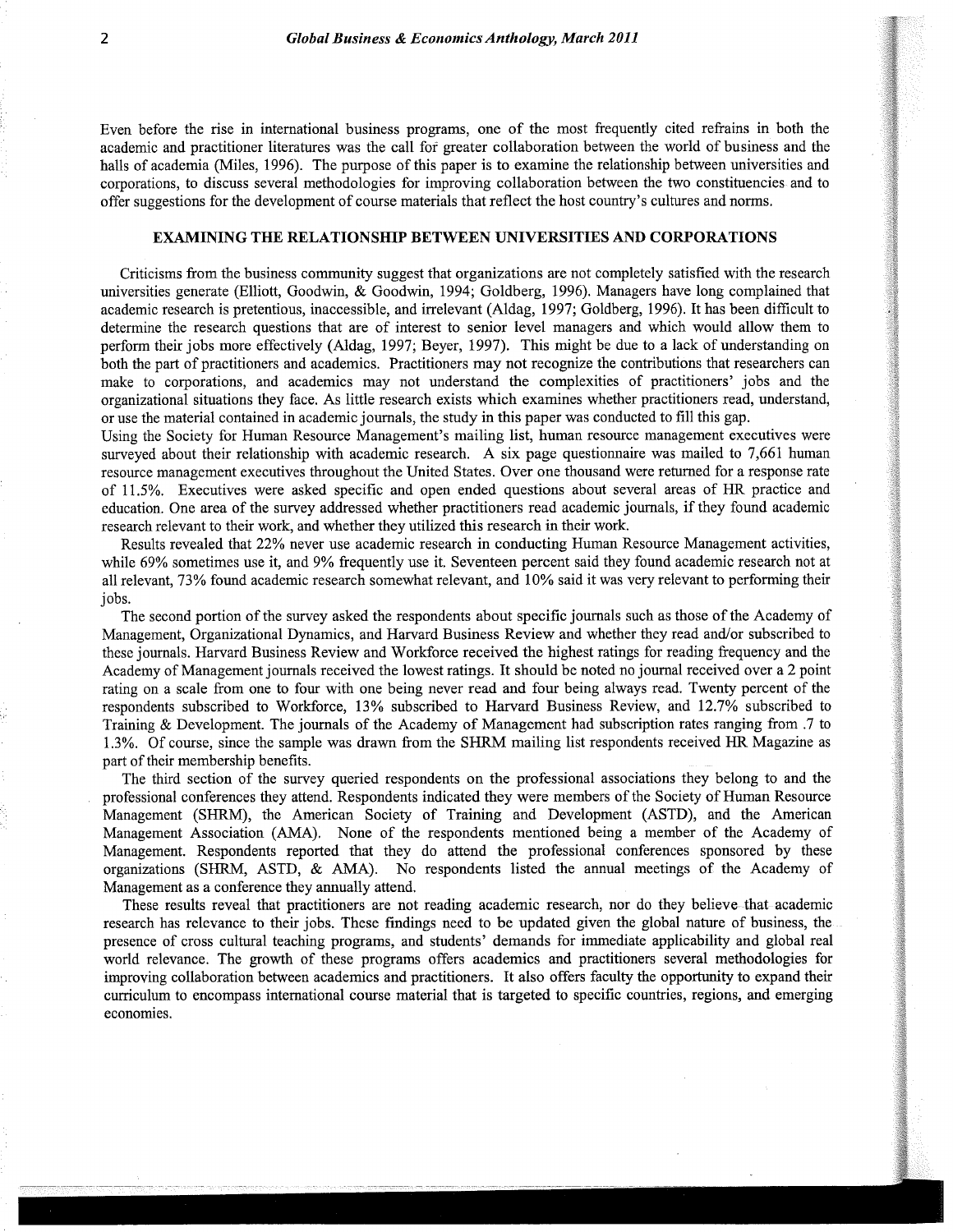#### METHODOLOGIES FOR IMPROVING COLLABORATION BETWEEN UNIVERSITIES AND ORGANIZATIONS

Advisory Boards. An advisory board of practitioners can be established to give advice and counsel on matching a program's curriculum to organizational and industry needs; to act as a sounding board for curriculum planning; and to be a voice for the university in its efforts to collaborate with organizations. Additionally, advisory board members could collaborate with faculty in preparing international cases based on their own corporate experiences. With the emergence of global programs, it would be ideal to assemble an advisory board that includes practitioners from different countries. These executives could contribute important cultural information and current business concerns facing their country and international region. Technology improvements in video conferencing (e.g. "face time" on the iPhone 4) could easily facilitate the inclusion of executives from other countries.

Executive in Residence Program. Executive in residence programs offer business school faculty and students the opportunity to collaborate intensively with business executives in an academic setting (Building Relationships with Business Leaders, 2011). Senior executives with international experience can provide faculty with personal, culturally relevant information to aid in the creation of course materials for use in cross-cultural education. Programs can be developed wherein these executives guest lecture, teach their own courses, and are available for consultation and coaching. There are a few well known instances of executives in residence at universities, including Andy Grove at Stanford, Jack Welsh at MIT (Corporate Icon Jack Welch to teach at MIT Sloan, 2011), and Oprah Winfrey at Northwestern University (Professor Oprah, 1999). Students would benefit from taking select classes with senior executives.

Faculty in Residencel. Another opportunity for collaboration between organizations and universities exists when companies create positions and short term assignments for university professors in their organizations. Distinct from consulting projects, these positions focus on problem solving and gathering information from corporations that could be included in business school curricula. International employers could offer internships or short-t International employers could offer internships or short-term positions to faculty which would provide hands-on exposure to business issues in other cultural settings. This would enrich their understanding of the risks and rewards of doing business in other countries and regions of the world. Faculty could be expected to return to the classroom with a store house of business examples to enhance their lectures and to return to their research with research questions that reflect their own interests, and the needs of managers and organizations in a host of countries. By expanding these programs internationally, faculty could accept assignments within corporations across the globe.

Creative and Nontraditional Partnerships. Professors can partner with senior executives on a quid-pro-quo basis, offering them access to faculty expertise in return for access to their organization. By partnering with senior executives from countries other than their own, professors will gain useful knowledge for their international management courses and for when they teach cohorts of international students living and working outside of the United States. Through this type of collaboration, closer relationships between academia and practitioners can be forged.

One example of this type of collaboration is the GLOBE (Global Leadership and Organizational Behavior Effectiveness) research project. GLOBE is an international project with a large number of people studying organizational cultures and organizational leadership in over 50 countries (Javidan, Dorfman, Sully de Luque, & House, 2006). This type of research should lead to prime material for the development of international course material targeted to students enrolled in business programs outside ofa university's home campus.

#### DEVELOPMENT OF INTERNATIONAL *I* CULTURALLY RELEVANT COURSE MATERIAL

Service Leaming. Service learning assignments are being used in universities as one way to have students work directly with organizations, not for profits, and non governmental organizations to impact the social ills confronting society. Service learning provides a unique way to develop course material that is internationally and culturally relevant in today's global environment. Many universities encourage their students to participate in international service learning projects such as "Alternative Spring Break", which gives students the opportunity to benefit society by participating in community service over their spring break (Alternative Spring Break 2012). Service learning

 $<sup>1</sup>$  Faculty in residence programs as defined in this paper do not refer to university programs where faculty live on</sup> campus in residence halls.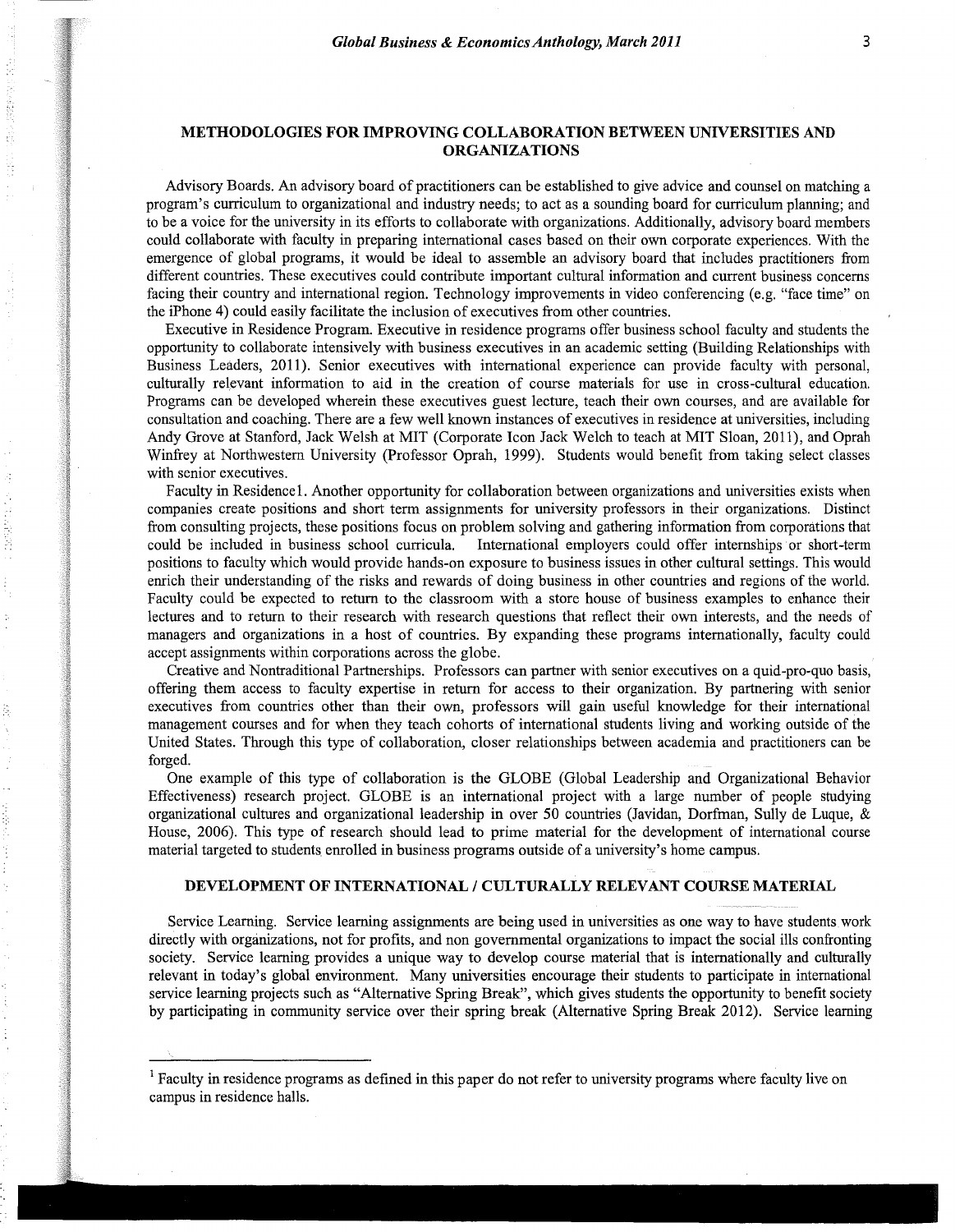may also be used to emphasize the importance of not for profit organizations both domestically and internationally. Such experiences can be life changing for students at any age, but especially those in the early stages of their career.

Service learning is a valuable tool for creating international course material. Service learning projects completed outside the students' home country immerse students into the global societal environment in which organizations operate. Such experiences serve to remind students that the organizations they work in are members of the local community, the home country, and the international arena. Participating in international service learning projects may help students to visualize the impact that organizations can have on the global community, and their role in promoting social responsibility worldwide. International service learning projects are congruent with the recent trend of organizations encouraging their employees to participate in community service projects and allowing employees to take sabbaticals to perform volunteer work in other countries. Many firms have recognized the motivational benefits of allowing employees to participate in community service projects. Organizations that allow their employees to participate in community service projects may experience an enhanced organizational image, increased employee commitment, improved motivation by providing employees with a break from the stresses of the workplace, and opportunities for building their self esteem (Oldenburg, 1995).

Universities need to provide their students with opportunities to participate in international, as well as domestic, service learning projects. Students report that these types of volunteer and service learning opportunities provide them with exposure to real world problems and the nonprofit agencies that are working to solve these problems.

International Internships. Internships are valuable learning experiences from both an academic as well as a real world perspective. While internships are more commonly associated with undergraduate students seeking to gain some much needed work experience in their chosen field, graduate students can also benefit from thoughtfully structured internship experiences. One of the primary benefits that students receive from internships is the opportunity to apply the theoretical concepts and knowledge they have learned in the classroom to solving practical work problems in an organizational setting.

Internships allow students to participate firsthand in "live" work situations rather than studying case studies secondhand. Internships can be viewed as long term intensive experiential exercises. These work experiences allow students the opportunity to gain knowledge and awareness of a specific organizational situation. Students can then draw on these experiences at later stages of their work histories.

Internships allow students to explore their work preferences and test out different career opportunities. Many students are able to validate their chosen field of study and early occupational choices through internship experiences. It is also possible for students to learn that the industry, company, or occupation they were once attracted to is no longer the right fit for them. Such self and occupational insights are especially valuable for students considering accepting international assignments and positions in multinational corporations where promotion opportunities are likely to require acceptance of an international assignment.

Professors and universities also gain many benefits from facilitating international internship opportunities for their students. Companies that sponsor internships with specific universities may be more likely to engage in on campus recruiting at those universities. Universities may also broaden their curricula by offering unique internship opportunities that allow students to study topics and issues that would not be covered in a traditional classroom setting or for which they do not have specific faculty expertise. Finally, the ability to offer students unique internship experiences may bring enhanced visibility to a university, allowing it to differentiate itself from other schools, and affording it a competitive advantage over similar programs.

Companies that sponsor internships accrue several benefits. Most obviously, companies are able to hire bright, well-trained students to work in their organizations. These students are able to use their university training and expertise to help companies solve work problems, conduct special projects, and/or assist busy professionals with their own work demands. Internships allow companies to offer future applicants extremely realistic job previews about what it is like to perform a certain job, to work in a specific company, and to be part of an industry. Internships allow organizations to engage in image advertising, to introduce themselves in the job marketplace, and to enhance their company's reputation on campus.

Internships allow both universities and businesses the opportunity to create a viable working partnership with benefits to all participants. Internships may also serve as a unique way of developing culturally relevant course material if students are encouraged to seek out and accept internships in international countries. Students' experiences in international companies can provide the raw material for a wealth of teaching material with an international focus. Students who participate in international internships may return from their experience more likely to accept international work assignments, to accept a job with an international firm, and to apply to graduate programs outside of the United States. International internships provide students with exposure to the challenges and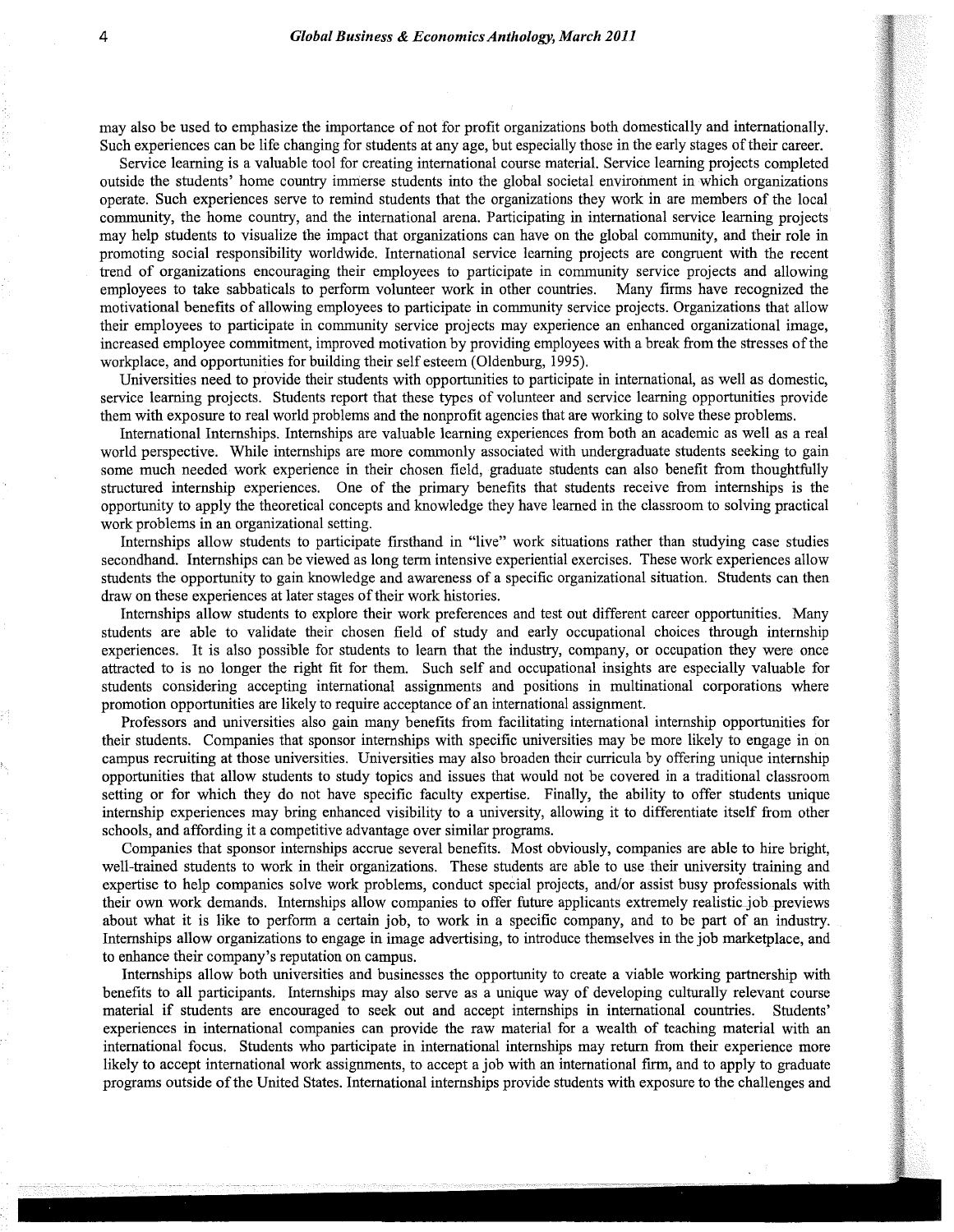opportunities in today's global marketplace. International internships may foster the development of global competencies and provide returning interns with a competitive advantage in the labor market. International career experiences will be invaluable for competing in today's global marketplace where career success and advancement is likely to be dependent on having international experience and knowledge. (Krell, 2010).

~1 I I I I *:;* 

·~ ~ ~ **INSTALACTION** <sup>~</sup>@ *i*  i~ j

~ **INSPERINGER** -~ ::~ -11 --~ **RUBBACK ROCKER** 

~ I <sup>W</sup>'.: l'\ *-J::*  i **發** *§!*   $\mathbb{R}^2$ ;;) it  $\frac{1}{2}$  $\frac{\partial \mathbf{G}}{\partial \mathbf{J}}$ ~ ~ ia antonimata<br>I ~

-~ ~ ~ yj  $\frac{3}{2}$ \* -I Igebieden

:I **INANGKA**  $\mathbb{R}^2$ ~ ER COMPARATION I **ISSUED** -~ §j :J **Internet** ~ ~ # **William** i i i India and India and India<br>I India and India and India and India and India and India and India and India an

In the company of the company of the company of the company of the company of the company of the company of the company of the company of the company of the company of the company of the company of the company of the compa • 1 ja politika (m. 1943)<br>1940 - Paris Bartharia, politika (m. 1944)<br>1940 - Paris Bartharia, politika (m. 1944)

;

International Case Studies. Case studies have long been utilized as a valuable teaching methodology in business schools and other professional programs. Some of the benefits of using case studies include learning from the past, the opportunity to explore an issue or a problem in depth, and the development of critical thinking skills as students are challenged to solve case problems while working with incomplete information. On the other hand, utilizing case studies present some challenges for the professor. It may be difficult to find well written, interesting case studies; they are often expensive to assign; they are sometimes out of date or obsolete; and it is not practical to assign the same cases year after year. Perhaps most notably, case studies describe past situations about companies that are not likely to be familiar to students, or set in their own business community. Most business students would prefer to analyze and discuss the problems currently facing either their own company or businesses in their local community.

These problems are exacerbated when teaching internationally. The dearth of timely, international teaching cases is frustrating for both professors and students (Krell, 2010). The recent rescue of the Chilean miners is a stellar case study of leadership, teams, crisis management, international cooperation, and several other concepts taught in management and organizational behavior classes. The mining accident, the survival skills of the men, and the subsequent rescue present faculty with the opportunity to develop a myriad of cases based on this situation. The challenge for faculty is gaining access to the individuals, the companies, and the countries that were part of this dramatic story.

Practitioner Action Centered Research. Live case histories may be created through practitioner centered action research and may offer some solutions to the deficiencies of written case studies. Practitioner centered action research is an innovative method for preparing students for the changing world of work and for developing international course material. Practitioner centered action research involves an ongoing relationship between a university professor and one or more management practitioners. Practitioner centered action research allows professors and universities to build long term relationships with companies and executives in their communities. It provides students an unvarnished glimpse inside major corporations, and provides businesses with current expertise in solving their problems. Practitioner centered action research may be better suited than case studies for illustrating certain management topics (e.g. change). This form of participant observer research allows students to see how companies are adjusting to the rapid changes in the business environment and allows them to see the necessity of changing course midstream.

Practitioner centered action research involves analyzing live business case studies for course assignments. These types of long-term projects allow practitioners and students to participate in a form of action research that is focused on an actual situation and to experience the real time changes in the internal and external environments that the organization faces. Several types of assignments may be designed around practitioner centered action research. Such projects may become the basis for a midterm or final exam; a term paper; or a group presentation. Students may be asked to provide consultative services to the organization. This can benefit the company and provide students with the opportunity to apply the theories and concepts they have studied in the classroom to a real work situation.

Practitioner centered action research may also involve a member of the local business community visiting a business class several times over the semester or the academic year. In some cases, the visits may extend across several semesters. Unlike one-time guest lectures, multiple visits provide students with the opportunity to follow the development of an organizational problem, as well as a company's attempts to remedy the situation over time. Students receive a greater depth of understanding about an organizational situation by. hearing a series of presentations as compared to a one shot presentation by a guest lecturer. Practitioner centered action research is much more salient to students since executives make the presentations from local companies whose businesses are well known to the students.

While logistically more challenging, action research conducted in an international context offers myriad benefits to students. Students would be exposed to business practices in different countries, as well as cultural differences in the ways that international businesses apply the problem solving and decision making processes.

Brookshire (Brookshire & Stoll, 2009) used a live reporter/observer in his course to give his students international experience without traveling. The opportunity to have a reporter/observer in another country willing to engage with a classroom allows students to explore another country in-depth without leaving the classroom. Technology such as online chatting, e-mail video, and audio conferencing gives students the opportunity to ask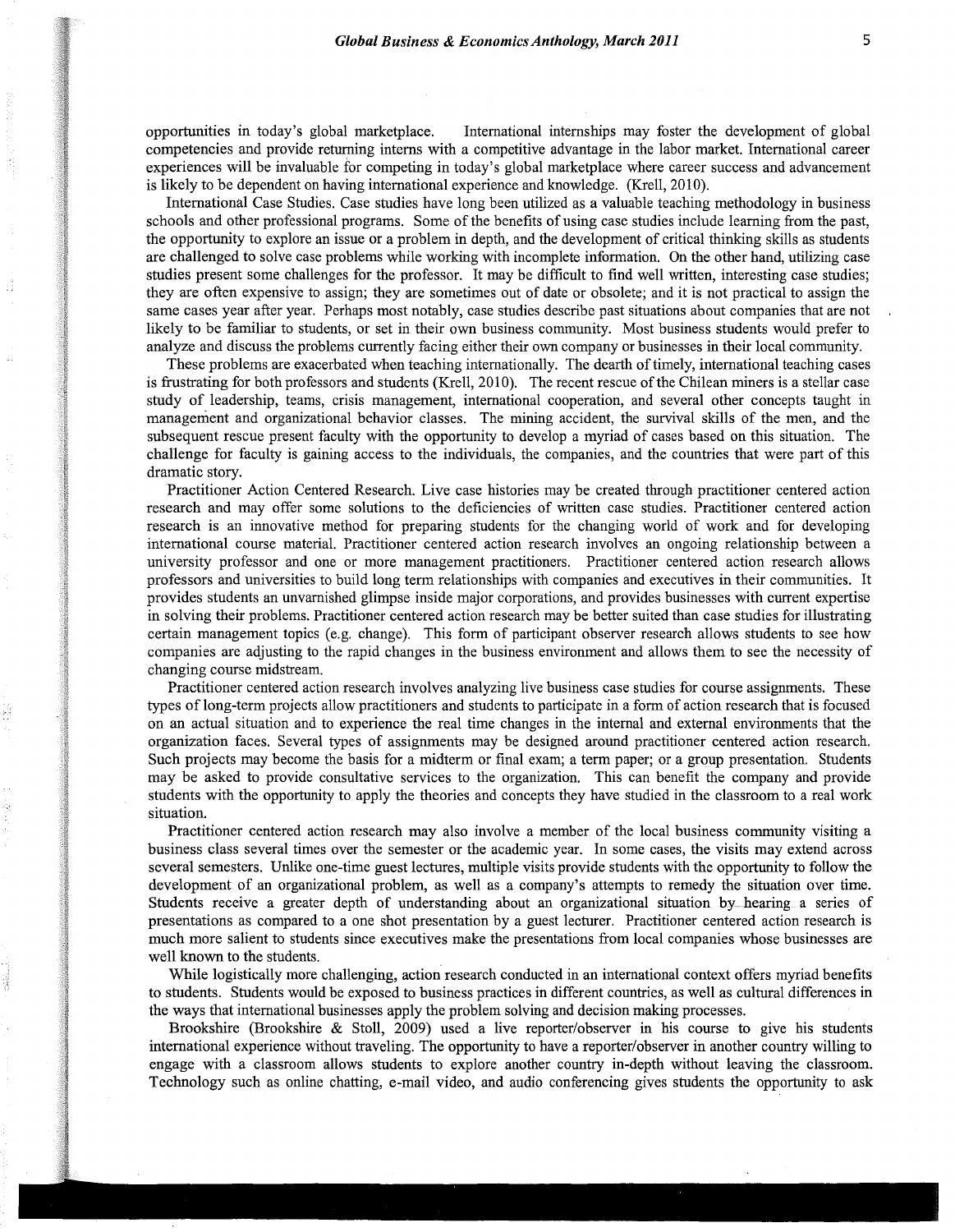questions and direct the experience through the reporter/observer. The knowledge obtained through this practitioner centered action research would provide much needed material for developing international course material.

#### **CONCLUSIONS**

The need for international, culturally relevant course material is becoming more urgent. The next generation of students will be more internationally savvy. They will take courses online, virtually sitting next to students from other countries (O'Neil, 2010). Universities and organizations will continue to place a growing emphasis on global education, including offering American business programs to students in other countries. These trends suggest that there may be a need for standardization (or harmonization) of international curricula in business schools world-wide. Organizations often exert pressure on accrediting agencies to standardize the content of business school curricula (Dew, 2010). Students may call for an international business school accreditation agency which will allow them to work in multiple countries with their degrees (O'Neil, 2010). An important element of standardization may be to have the United Nations involved in the effort. There may be a need for the United Nations to form a project focusing on producing global education course work just as the UN has organized the Principles for Responsible Management Education (PRME). The goal of the PRME is to promote management education and research globally focusing specifically on ethics and corporate social responsibility. (Alcaraz & Thiruvattal, 2010).

Each of the innovative methodologies discussed in this paper offers unique opportunities for closing the gap between academics and organizations and for developing international course material that targets the specific needs of international students completing an American business degree in their home country, and in the future, addresses the needs of American students completing business degrees overseas.

#### REFERENCES

Alcaraz & Thiruvattal, 2010, J.M. An Interview With Manuel Escudero The United Nations' Principles for Responsible Management education: A Global Call for Sustainability, Academy of Management Leaming & Education, 9: 542-550.

Aldag, R.J. 1997. Moving sofas and exhuming woodchucks. Journal of Management Inquiry, 6: 8-16.

Alternative Spring Break, 2012 http://www.getinvolveducf.com/asb/

Association of Public and Land-grant Universities 2009, May 14, "Berman Foreign Relations Legislation Includes Simon Study Abroad Foundation," A-P-L-U's Online Newsletter. Retrieved May 28,2009 from http: // www.aplu.org *I* NetCommunity *I* Page.aspx?pid= 1289.

Beyer, J.M. 1997. Research utilization: Bridging a cultural gap between communities, Journal of Management Inquiry, 6: 17-22.

Bond, S., Qian, J. & Huang, J. 2003, The Role of Faculty in Internationalizing the Undergraduate Curriculum and Classroom, Ottawa; Canadian Bureau for International Education.

Brookshire, J.E. & Stoll, E. 2009. Teaching Global Business Using a Live Reporter in a Foreign Country: An Alternative to Study Abroad, Marketing Education Review, 19: 16-23.

~'·~

Building Relationships with Business Leaders, 2011. http://www4.gsb.columbia.edu/executives;

Corporate Icon Jack Welch to teach at MIT Sloan, 2011, http://mitsloan.mit.edu/newsroom/2006-welchclass.php

Dew, J. 2010. Global, Mobile, Virtual, and Social: The College Campus of Tomorrow, The Futurist, March-April, 46-51.